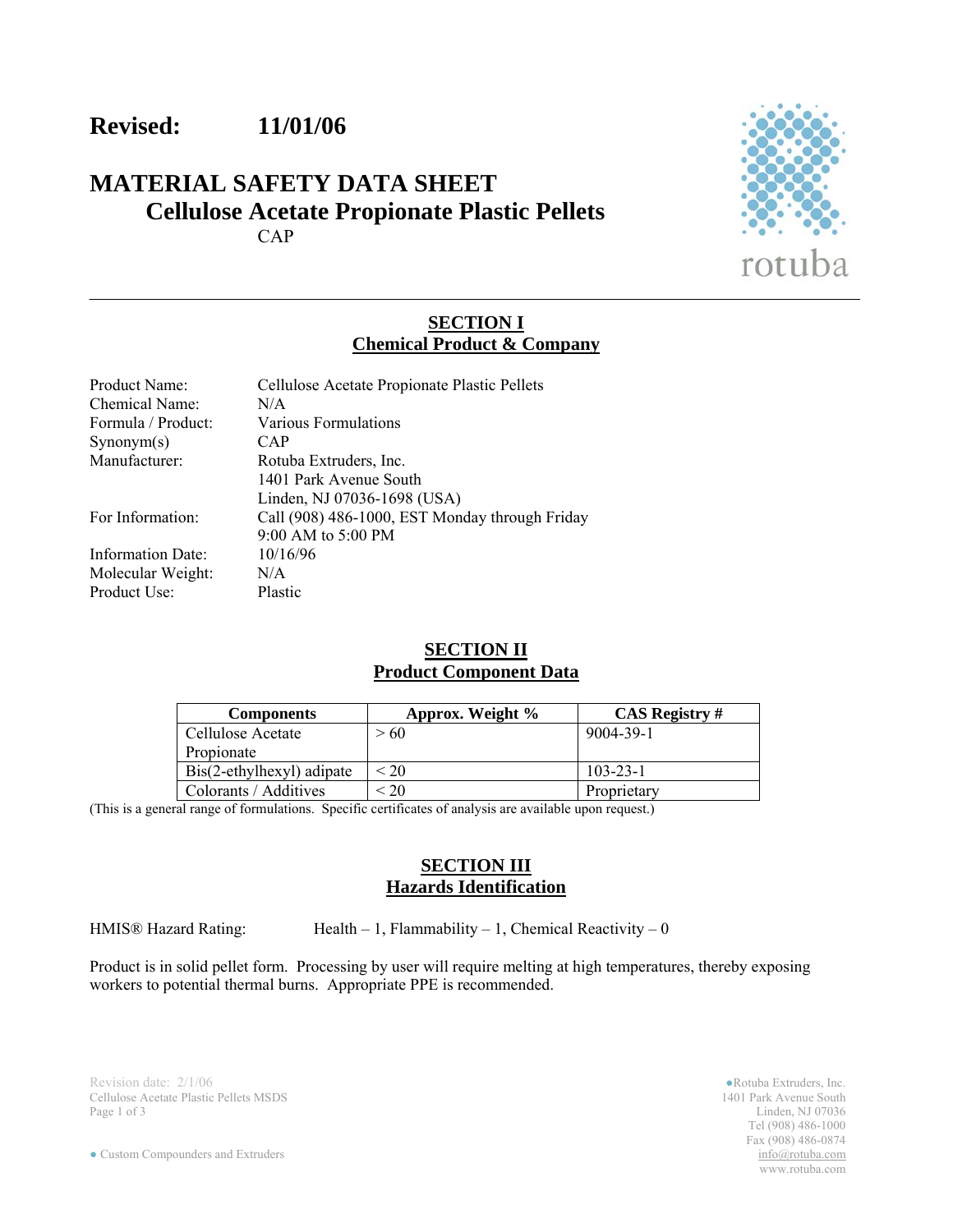#### **SECTION IV First-Aid Measures**

**Inhalation:** If symptomatic, move to fresh air. Get medical attention if symptoms persist. **Eyes:** Solid particles may scratch the eye. If molten materials contact the eye, immediately flush with plenty of water for at least 15 minutes. Get medical attention immediately. **Skin:** If burned by molten material, cool as quickly as possible. Do not remove or peel material from the skin. Get medical attention. **Ingestion:** Ingestion of plastic pellets should be directed to a medical practitioner for advice.

**Note to Physicians:** Burns should be treated as thermal burns.

#### **SECTION V Fire Fighting Measures**

| <b>Flash Point:</b>                          | Not applicable, combustible solid                                |  |
|----------------------------------------------|------------------------------------------------------------------|--|
| <b>Lower and Upper Explosive Limit:</b>      | Not applicable.                                                  |  |
| <b>Extinguishing Media:</b>                  | Water spray or dry chemical.                                     |  |
| <b>Special Fire Fighting Procedure:</b>      | Wear self-contained breathing apparatus and protective clothing. |  |
| <b>Unusual Fire &amp; Explosion Hazards:</b> | None.                                                            |  |

#### **SECTION VI Accidental Release**

Sweep or scoop up and remove any spilled pellets. Collect and contain for salvage or disposal. Observe all Federal, State, and local laws concerning health and environment.

# **SECTION VII**

**Handling & Storage**

**Storage:** Keep container closed.

**Personal Precautionary Measures:** Avoid contact with molten material. Avoid prolonged breathing of vapor from heated material. Process with only adequate ventilation.

# **SECTION VIII Exposure Controls / Personal Protection**

**Ventilation:** Good general ventilation. Ventilation rates should be matched to the conditions. Use process enclosures, local exhaust ventilation, or other engineering controls to maintain airborne levels below recommended exposure limits.

**Respiratory Protection:** If engineering controls do not maintain airborne concentrations below recommended exposure limits, an approved respirator must be worn.

**Eye Protection:** Wear a face shield or approved safety glasses when working with molten materials.

**Skin Protection:** Wear gloves and long sleeves to protect against thermal burns when material is heated.

#### **SECTION IX Physical and Chemical Data**

Revision date:  $2/1/06$  Rotuba Extruders, Inc. Cellulose Acetate Plastic Pellets MSDS 1401 Park Avenue South Page 2 of 3 Linden, NJ 07036

Tel (908) 486-1000 Fax (908) 486-0874 www.rotuba.com

● Custom Compounders and Extruders info@rotuba.com